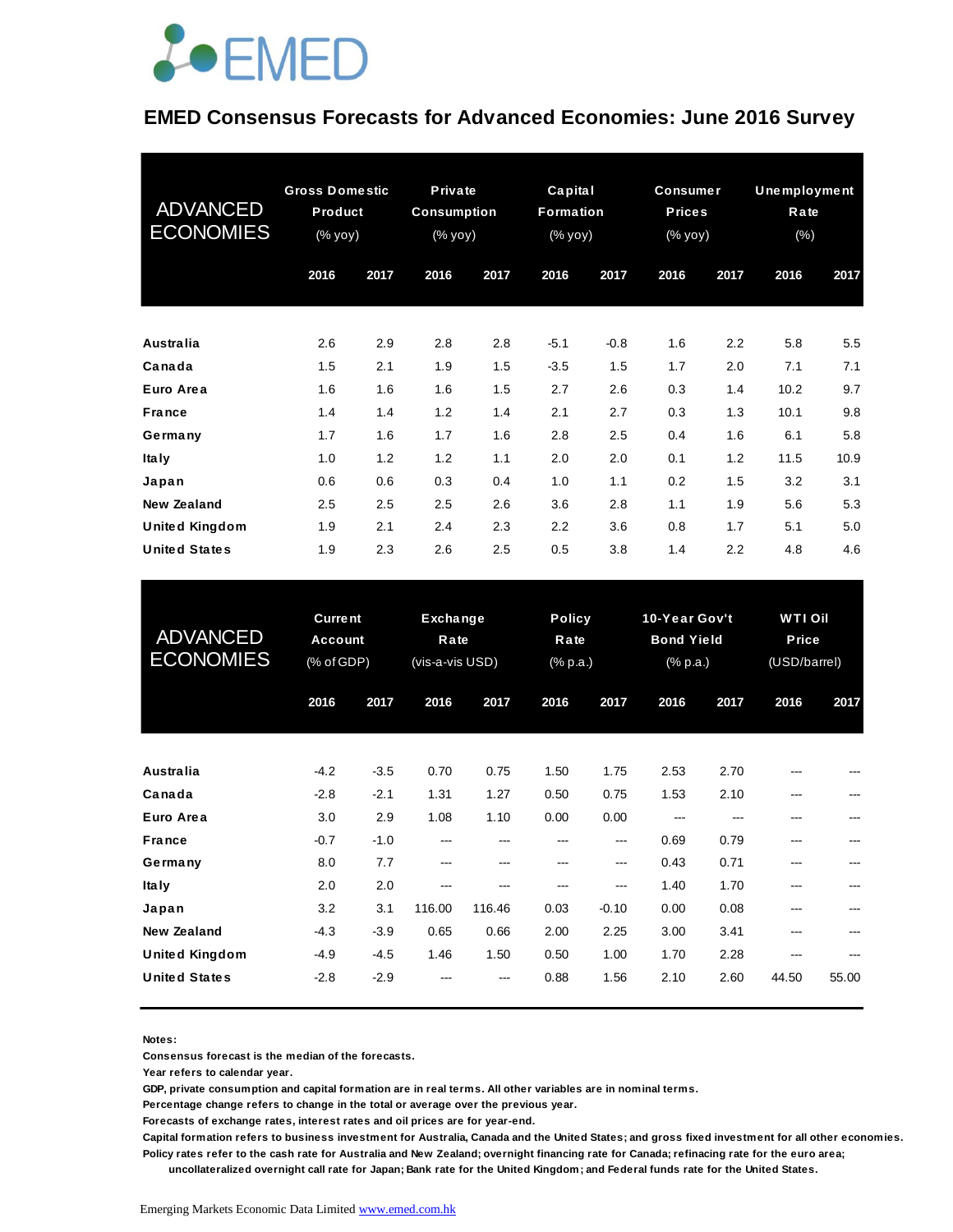

#### **EMED Consensus Forecasts for Emerging Markets: June 2016 Survey**

|                       | <b>Gross Domestic</b> |      | <b>Private</b>     |        | <b>Fixed</b> |      | Consumer      |      | <b>Unemployment</b> |       |  |
|-----------------------|-----------------------|------|--------------------|--------|--------------|------|---------------|------|---------------------|-------|--|
| <b>EMERGING</b>       | <b>Product</b>        |      | <b>Consumption</b> |        | Investment   |      | <b>Prices</b> |      | Rate                |       |  |
| <b>MARKETS</b>        | (% yoy)               |      | (% yoy)            |        | (% yoy)      |      | (% yoy)       |      | $(\% )$             |       |  |
|                       | 2016                  | 2017 | 2016               | 2017   | 2016         | 2017 | 2016          | 2017 | 2016                | 2017  |  |
|                       |                       |      |                    |        |              |      |               |      |                     |       |  |
|                       |                       |      |                    |        |              |      |               |      |                     |       |  |
| Argentina             | $-1.0$                | 3.0  | $-0.6$             | 3.3    | $-2.3$       | 6.4  | 35.0          | 19.6 | 8.0                 | 7.5   |  |
| <b>Brazil</b>         | $-3.5$                | 0.6  | $-4.4$             | $-0.5$ | $-11.9$      | 0.4  | 8.0           | 5.9  | 9.8                 | 10.6  |  |
| Chile                 | 1.9                   | 2.5  | 2.5                | 2.2    | 1.3          | 1.7  | 4.0           | 3.4  | 6.5                 | 6.7   |  |
| China                 | 6.5                   | 6.2  | 7.4                | 7.6    | 6.1          | 5.3  | 2.0           | 2.0  | 4.1                 | 4.2   |  |
| Colombia              | 2.4                   | 3.0  | 2.6                | 2.9    | 1.8          | 2.9  | 7.0           | 3.7  | 9.3                 | 9.6   |  |
| <b>Czech Republic</b> | 2.5                   | 2.7  | 2.8                | 2.2    | 3.2          | 3.3  | 0.8           | 1.8  | 4.5                 | 4.3   |  |
| <b>Hong Kong</b>      | 1.7                   | 2.0  | 2.6                | 2.4    | 0.5          | 1.0  | 2.5           | 2.5  | 3.5                 | 3.6   |  |
| Hungary               | 2.4                   | 2.6  | 3.5                | 3.3    | $-2.1$       | 3.2  | 0.7           | 2.0  | 5.9                 | 5.5   |  |
| India                 | 7.5                   | 7.5  | 7.5                | 7.7    | 6.5          | 7.6  | 5.1           | 5.3  | $\qquad \qquad -$   | $---$ |  |
| Indonesia             | 5.0                   | 5.3  | 5.1                | 5.1    | 6.1          | 6.7  | 4.2           | 4.7  | 5.8                 | 5.7   |  |
| Malaysia              | 4.4                   | 4.6  | 4.7                | 5.0    | 3.4          | 3.5  | 2.6           | 3.0  | 3.4                 | 3.2   |  |
| <b>Mexico</b>         | 2.5                   | 2.7  | 2.8                | 2.9    | 4.1          | 4.4  | 2.9           | 3.2  | 4.3                 | 4.0   |  |
| <b>Philippines</b>    | 6.0                   | 6.0  | 5.9                | 6.0    | 7.0          | 8.0  | 1.9           | 3.0  | 6.7                 | 6.7   |  |
| Poland                | 3.4                   | 3.5  | 3.5                | 3.6    | 3.5          | 6.1  | $-0.3$        | 1.5  | 7.9                 | 6.7   |  |
| Russia                | $-1.0$                | 1.2  | $-1.0$             | 0.7    | $-3.2$       | 2.0  | 7.7           | 6.2  | 6.0                 | 5.9   |  |
| Singapore             | 1.9                   | 2.2  | 2.6                | 1.8    | 2.1          | 0.7  | $-0.2$        | 1.2  | 2.2                 | 2.4   |  |
| South Korea           | 2.7                   | 2.9  | 2.4                | 2.3    | 3.5          | 3.2  | 1.2           | 1.9  | 3.5                 | 3.5   |  |
| <b>Taiwan</b>         | 1.3                   | 2.1  | 2.1                | 2.2    | 1.9          | 1.9  | 1.0           | 1.3  | 4.0                 | 4.1   |  |
| <b>Thailand</b>       | 3.0                   | 3.4  | 2.2                | 2.3    | 3.4          | 4.6  | 0.5           | 2.0  | 1.0                 | 0.9   |  |
| Turkey                | 3.4                   | 3.4  | 3.0                | 3.3    | 2.6          | 5.3  | 7.8           | 7.6  | 10.4                | 10.1  |  |

| <b>EMERGING</b><br><b>MARKETS</b> |               | Money<br>Supply M2<br>$(%$ (% yoy) |        | <b>Merchandise</b><br><b>Exports</b><br>$(\%$ yoy) | <b>Merchandise</b><br><b>Imports</b><br>$(\%$ yoy) |        | <b>Current</b><br><b>Account</b><br>(% of GDP) |        | Exchange<br>Rate<br>(vis-a-vis USD) |       |
|-----------------------------------|---------------|------------------------------------|--------|----------------------------------------------------|----------------------------------------------------|--------|------------------------------------------------|--------|-------------------------------------|-------|
|                                   | 2016          | 2017                               | 2016   | 2017                                               | 2016                                               | 2017   | 2016                                           | 2017   | 2016                                | 2017  |
|                                   |               |                                    |        |                                                    |                                                    |        |                                                |        |                                     |       |
| Argentina                         | 23.3          | 19.4                               | 2.5    | 4.5                                                | 1.5                                                | 4.2    | $-2.5$                                         | $-2.7$ | 16.25                               | 17.80 |
| <b>Brazil</b>                     | 7.1           | 5.5                                | 4.0    | 5.4                                                | $-12.6$                                            | $-2.9$ | $-1.9$                                         | $-1.0$ | 3.71                                | 3.93  |
| Chile                             | 13.4          | 16.0                               | 1.7    | 2.2                                                | 0.9                                                | 4.6    | $-2.2$                                         | $-2.7$ | 700                                 | 700   |
| China                             | 12.3          | 11.0                               | $-0.3$ | 3.2                                                | $-2.0$                                             | 5.0    | 2.5                                            | 2.2    | 6.68                                | 6.65  |
| Colombia                          | 13.8          | 15.1                               | 1.4    | 6.3                                                | $-3.2$                                             | 4.4    | $-5.7$                                         | $-5.1$ | 3150                                | 3150  |
| <b>Czech Republic</b>             | $\frac{1}{2}$ | $\frac{1}{2}$                      | 5.8    | 7.0                                                | 6.0                                                | 7.6    | 0.9                                            | 0.4    | 23.7                                | 23.4  |
| <b>Hong Kong</b>                  | 6.4           | 6.9                                | $-0.5$ | 0.7                                                | $-0.6$                                             | 0.6    | 1.7                                            | 2.0    | 7.77                                | 7.79  |
| Hungary                           | 6.5           | 6.9                                | 5.3    | 6.1                                                | 5.7                                                | 7.2    | 4.1                                            | 3.1    | 281                                 | 287   |
| India                             | 12.1          | 12.5                               | 1.4    | 3.7                                                | 5.1                                                | 5.1    | $-1.3$                                         | $-1.4$ | 68.0                                | 67.0  |
| Indonesia                         | 10.8          | 13.0                               | 1.3    | 3.5                                                | 2.1                                                | 6.0    | $-2.4$                                         | $-2.5$ | 13850                               | 14000 |
| Malaysia                          | 7.0           | 3.5                                | 3.0    | 4.8                                                | 2.4                                                | 4.5    | 2.9                                            | 2.5    | 4.10                                | 4.00  |
| Mexico                            | 11.4          | 12.4                               | 3.4    | 4.3                                                | 3.9                                                | 4.8    | $-3.0$                                         | $-2.8$ | 17.8                                | 17.5  |
| <b>Philippines</b>                | 9.0           | 9.0                                | 4.5    | 5.3                                                | 5.0                                                | 6.0    | 3.0                                            | 3.1    | 47.5                                | 48.6  |
| Poland                            | 7.0           | 6.8                                | 6.2    | 5.9                                                | 7.2                                                | 6.8    | $-0.5$                                         | $-1.1$ | 3.96                                | 3.90  |
| Russia                            | 8.0           | 8.8                                | $-2.0$ | 1.5                                                | $-6.1$                                             | 5.2    | 3.4                                            | 4.4    | 67.8                                | 66.9  |
| <b>Singapore</b>                  | 2.0           | 2.0                                | 2.4    | 1.7                                                | 2.3                                                | 2.9    | 19.6                                           | 20.0   | 1.40                                | 1.40  |
| South Korea                       | 6.6           | 9.5                                | 2.1    | 3.0                                                | 1.5                                                | 3.0    | 7.0                                            | 6.7    | 1190                                | 1145  |
| Taiwan                            | 5.9           | 5.8                                | 0.5    | 3.2                                                | 0.0                                                | 2.6    | 13.6                                           | 12.5   | 33.4                                | 32.4  |
| <b>Thailand</b>                   | 7.4           | 8.0                                | 2.0    | 3.3                                                | 2.6                                                | 4.0    | 6.8                                            | 6.1    | 36.6                                | 37.0  |
| Turkey                            | 11.1          | 12.0                               | 1.2    | 3.0                                                | 1.7                                                | 3.8    | $-4.8$                                         | $-4.9$ | 3.08                                | 3.15  |
|                                   |               |                                    |        |                                                    |                                                    |        |                                                |        |                                     |       |

**Notes:** 

**Consensus forecast is the median of the forecasts.**

**Year refers to calendar year except for India for which fiscal year (April to March) is used.**

**GDP, private consumption and fixed investment are in real terms. All other variables are in nominal terms.**

**Percentage change refers to change in the total or average over the previous year, except for money supply growth which is based on year-end figures.**

**Forecasts of exchange rates and interest rates are for year-end.**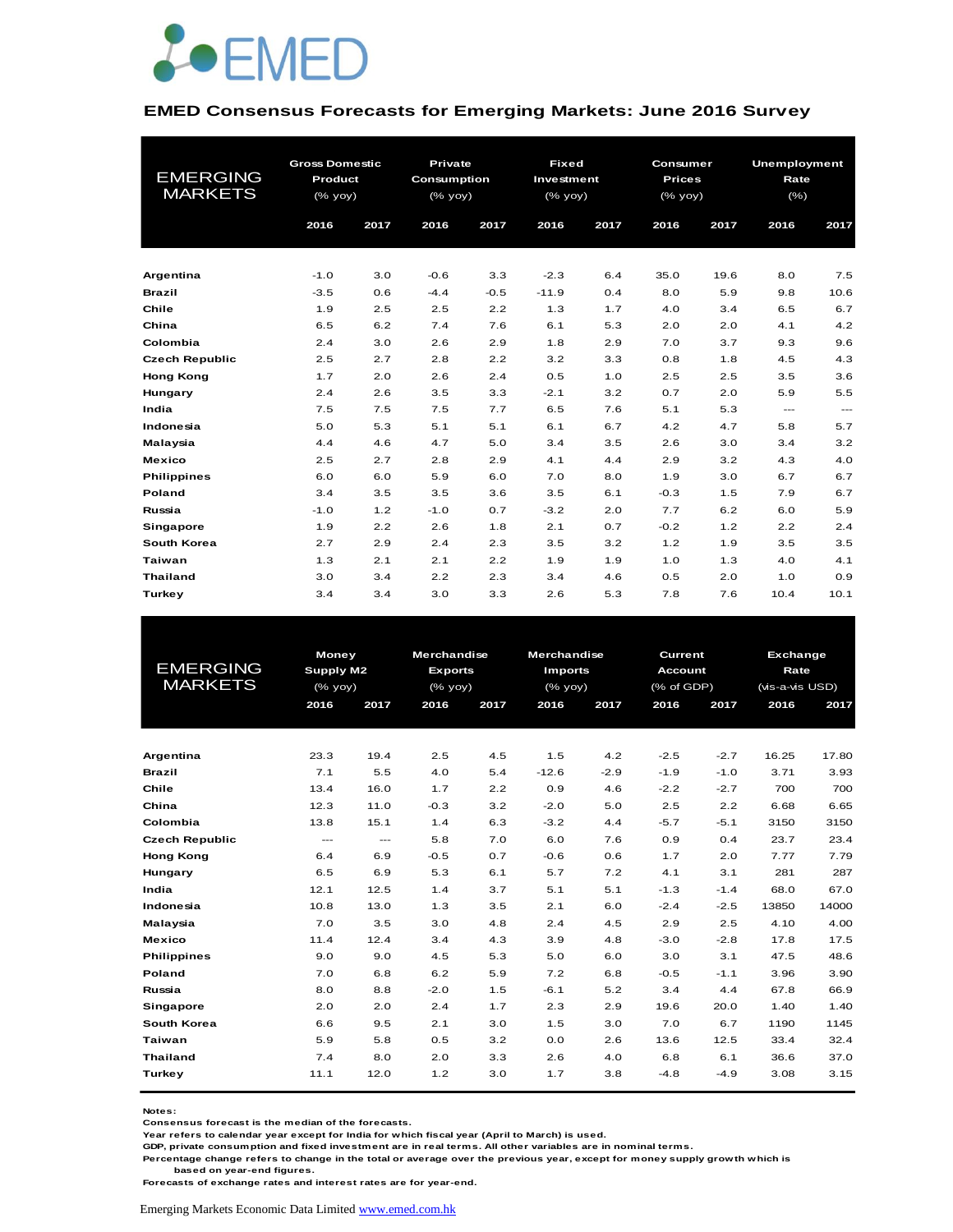

## **EMED Consensus Forecasts for the United States: June 2016 Survey**

| <b>UNITED STATES</b>             | <b>Gross Domestic</b><br>Product<br>(% yoy) |        | <b>Consumer</b><br><b>Prices</b><br>(% yoy) |         | UNITED STATES                       |         | <b>Gross Domestic</b><br>Product<br>(% yoy) |      | <b>Consumer</b><br><b>Prices</b><br>(% yoy) |  |
|----------------------------------|---------------------------------------------|--------|---------------------------------------------|---------|-------------------------------------|---------|---------------------------------------------|------|---------------------------------------------|--|
|                                  | 2016                                        | 2017   | 2016                                        | 2017    |                                     | 2016    | 2017                                        | 2016 | 2017                                        |  |
| <b>ABN AMRO</b>                  | 1.7                                         | 2.1    | 1.4                                         | 1.9     | Intesa Sanpaolo                     | 1.9     | 2.3                                         | 1.1  | 2.3                                         |  |
| <b>Action Economics</b>          | 1.9                                         | 2.3    | 1.4                                         | 2.2     | Invesco Ltd.                        | 2.6     | ---                                         | 1.4  | $\sim$                                      |  |
| <b>AIB Global Treasury</b>       | 2.4                                         | 2.5    | 0.7                                         | 1.7     | <b>KBC</b>                          | 1.7     | $2.2\,$                                     | 1.3  | 2.5                                         |  |
| Allianz                          | 2.0                                         | 2.3    | 1.1                                         | 2.2     | <b>Kiel Institute</b>               | 2.0     | 2.6                                         | 1.5  | 2.4                                         |  |
| <b>Bank Julius Baer</b>          | 1.6                                         | 1.8    | 1.2                                         | 2.0     | <b>Mesirow Financial</b>            | $2.5\,$ | $\overline{\phantom{a}}$                    | 1.5  | ---                                         |  |
| <b>Barclays Capital</b>          | 1.8                                         | 2.4    | 1.5                                         | 2.6     | <b>Moody's Analytics</b>            | 1.9     | 2.9                                         | 1.5  | 2.7                                         |  |
| <b>BayernLB</b>                  | 1.8                                         | 2.5    | 1.1                                         | 2.1     | <b>Mortgage Bankers Association</b> | 1.8     | $2.2\,$                                     | 1.4  | 2.0                                         |  |
| <b>BBVA</b>                      | 2.5                                         | 2.4    | 1.3                                         | 2.0     | <b>NAR</b>                          | 1.6     | $2.2\,$                                     | 1.7  | 3.0                                         |  |
| <b>Berenberg Capital Markets</b> | 1.9                                         | 2.4    | 1.5                                         | 2.4     | National Bank of Canada             | 1.9     | 2.0                                         | 1.4  | 2.3                                         |  |
| <b>BMO Capital Markets</b>       | 1.9                                         | 2.3    | 1.4                                         | 2.4     | <b>Natixis</b>                      | 2.5     | --                                          | 2.4  | ---                                         |  |
| <b>BNP Paribas</b>               | 1.5                                         | 1.5    | 1.4                                         | 2.1     | <b>NIESR</b>                        | 2.0     | $2.5\,$                                     | 0.8  | 1.8                                         |  |
| <b>Capital Economics</b>         | 2.2                                         | 2.0    | 1.4                                         | 3.0     | <b>Northern Trust</b>               | 1.8     | ---                                         | 1.3  | ---                                         |  |
| <b>CIBC World Markets</b>        | 2.0                                         | 2.1    | 1.4                                         | 2.7     | <b>OCBC Bank</b>                    | 2.2     | 2.3                                         | 1.2  | 2.2                                         |  |
| Citigroup                        | 1.7                                         | 2.0    | 1.7                                         | 1.9     | <b>PNC</b>                          | 1.8     | 2.3                                         | 1.1  | 2.2                                         |  |
| Comerica Bank                    | 1.8                                         | 2.4    | 1.6                                         | 2.3     | Prometeia                           | 1.7     | 2.0                                         | 1.3  | 1.2                                         |  |
| Commerzbank                      | 1.8                                         | 2.2    | 1.2                                         | 2.4     | <b>Raymond James</b>                | 1.8     | $2.2\,$                                     | 1.3  | 2.1                                         |  |
| <b>Credit Agricole</b>           | 1.7                                         | 2.1    | 1.2                                         | 2.1     | Royal Bank of Canada                | 2.0     | 2.4                                         | 1.2  | 2.4                                         |  |
| <b>Credit Suisse</b>             | 1.9                                         | 2.4    | 1.2                                         | 2.1     | <b>Schroders</b>                    | 1.8     | 1.8                                         | 1.7  | 2.2                                         |  |
| Daiwa Institute of Research      | 2.2                                         | 2.4    | 1.3                                         | 2.3     | <b>Scotia Capital</b>               | 1.9     | 2.3                                         | 2.0  | 2.3                                         |  |
| Danske Bank                      | 1.8                                         | 2.4    | 1.8                                         | 3.0     | <b>Societe Generale</b>             | 1.9     | 2.3                                         | 1.3  | 2.4                                         |  |
| <b>DBS Bank</b>                  | $2.2\,$                                     | $\sim$ | 1.3                                         | ---     | <b>Standard &amp; Poor's</b>        | 2.3     | 2.5                                         | 1.8  | 1.9                                         |  |
| Deka Bank                        | 1.9                                         | 2.3    | 1.1                                         | 2.6     | <b>Standard Chartered</b>           | 1.0     | 1.3                                         | 1.3  | 1.2                                         |  |
| <b>Desjardins</b>                | 2.0                                         | 2.5    | 1.4                                         | 2.2     | <b>TD Economics</b>                 | 2.0     | 2.3                                         | 1.9  | 2.8                                         |  |
| <b>DIW Berlin</b>                | 1.8                                         | 2.3    | 1.6                                         | 1.7     | <b>UOB</b>                          | 2.5     | 2.7                                         | 1.3  | 2.5                                         |  |
| DnB NOR                          | 2.7                                         | ---    | 1.9                                         | $\sim$  |                                     |         |                                             |      |                                             |  |
| <b>DZ Bank</b>                   | 2.0                                         | 2.4    | 1.3                                         | 2.6     |                                     |         |                                             |      |                                             |  |
| <b>Fannie Mae</b>                | 1.7                                         | 1.9    | 1.3                                         | 2.1     | <b>CONSENSUS</b>                    |         |                                             |      |                                             |  |
| <b>First Trust Advisors</b>      | 1.8                                         | 2.7    | 1.3                                         | 2.7     | Median                              | 1.9     | 2.3                                         | 1.3  | 2.2                                         |  |
| <b>Freddie Mac</b>               | 1.8                                         | 2.3    | 1.4                                         | 1.9     | Mean                                | 1.9     | 2.3                                         | 1.4  | 2.2                                         |  |
| Handelsbanken                    | 1.7                                         | 2.0    | 1.7                                         | 2.0     | High                                | 2.7     | 2.9                                         | 2.4  | $3.0\,$                                     |  |
| <b>IFO Munich Institute</b>      | 2.5                                         | ---    | 1.1                                         | $\sim$  | Low                                 | 1.0     | 1.3                                         | 0.7  | 1.2                                         |  |
| ING                              | 1.6                                         | 2.1    | 1.3                                         | $2.2\,$ | <b>Standard Deviation</b>           | 0.3     | 0.3                                         | 0.3  | 0.4                                         |  |
| Continues in the next column     |                                             |        |                                             |         |                                     |         |                                             |      |                                             |  |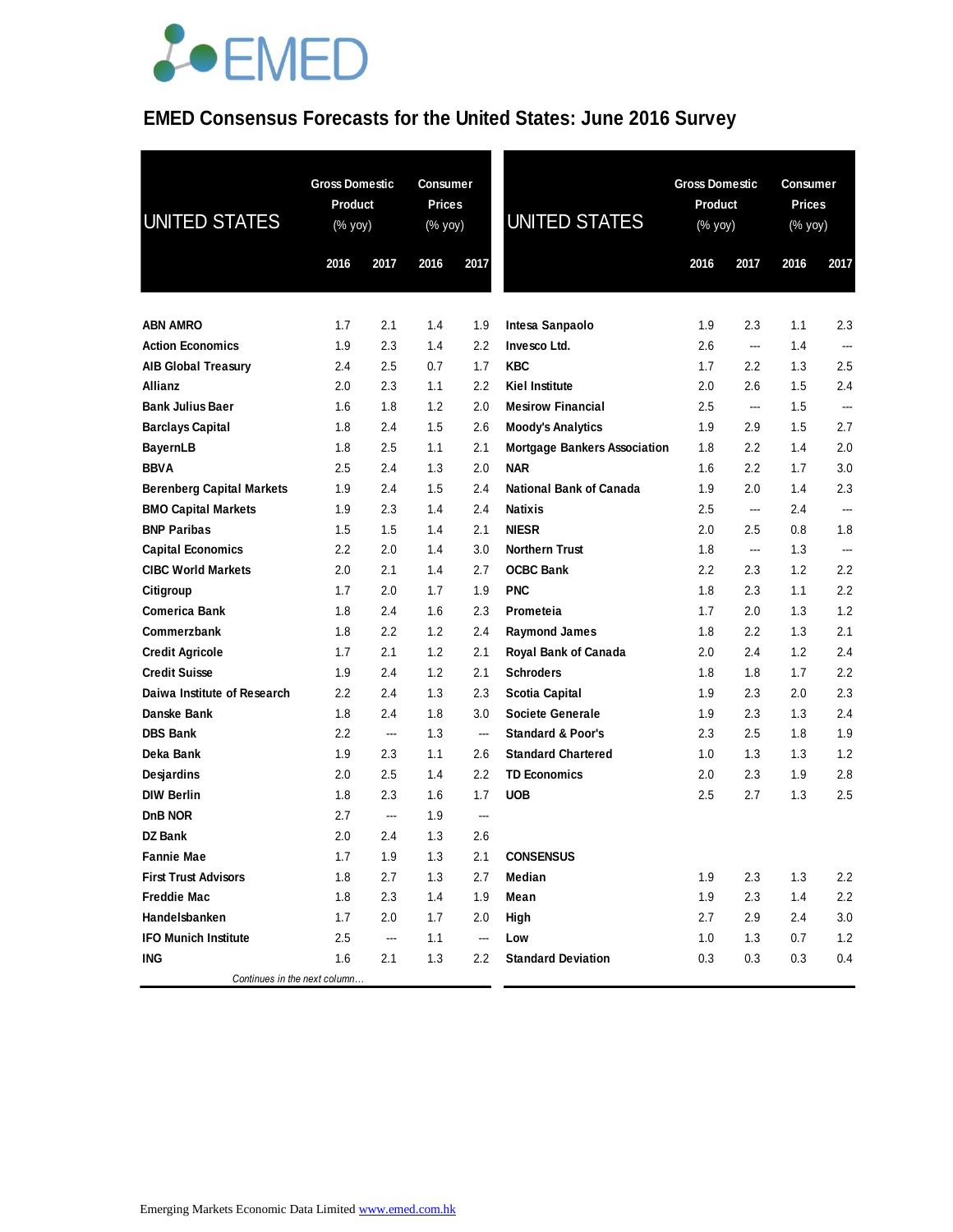

### **EMED Consensus Forecasts for the Euro Area: June 2016 Survey**

| <b>EURO AREA</b>                 | <b>Gross Domestic</b><br>Product<br>(% yoy) |      | <b>Consumer</b><br><b>Prices</b><br>(% yoy) |      | <b>EURO AREA</b>          | <b>Gross Domestic</b><br>Product<br>(% yoy) |      | <b>Consumer</b><br><b>Prices</b><br>(% yoy) |                |
|----------------------------------|---------------------------------------------|------|---------------------------------------------|------|---------------------------|---------------------------------------------|------|---------------------------------------------|----------------|
|                                  | 2016                                        | 2017 | 2016                                        | 2017 |                           | 2016                                        | 2017 | 2016                                        | 2017           |
|                                  |                                             |      |                                             |      |                           |                                             |      |                                             |                |
| <b>ABN AMRO</b>                  | 1.3                                         | 1.6  | 0.2                                         | 1.3  | <b>ING</b>                | 1.5                                         | 1.6  | 0.4                                         | 1.4            |
| <b>AIB Global Treasury</b>       | 1.5                                         | 1.6  | 0.5                                         | 1.4  | Intesa Sanpaolo           | 1.7                                         | 1.7  | 0.4                                         | 1.1            |
| <b>Allianz</b>                   | 1.7                                         | 1.8  | 0.3                                         | 1.6  | Invesco Ltd.              | 1.5                                         | ---  | 1.0                                         | $\overline{a}$ |
| <b>Bank Julius Baer</b>          | 1.7                                         | 1.3  | 0.2                                         | 1.1  | <b>KBC</b>                | 1.6                                         | 1.7  | 0.1                                         | 1.5            |
| <b>Barclays Capital</b>          | 1.6                                         | 1.7  | 0.0                                         | 1.0  | <b>Kiel Institute</b>     | 1.7                                         | 1.9  | 0.2                                         | 1.4            |
| <b>BayernLB</b>                  | 1.5                                         | 1.3  | 0.1                                         | 1.4  | Monte Dei Paschi Di Siena | 1.6                                         | 1.3  | 0.1                                         | 0.8            |
| <b>BBVA</b>                      | 1.6                                         | 1.9  | 0.2                                         | 1.3  | <b>Moody's Analytics</b>  | 1.6                                         | 1.8  | 0.4                                         | 1.1            |
| <b>Berenberg Capital Markets</b> | 1.6                                         | 1.6  | 0.3                                         | 1.6  | <b>Natixis</b>            | 1.6                                         | ---  | 1.5                                         |                |
| <b>BMO Capital Markets</b>       | 1.6                                         | 1.6  | 0.2                                         | 1.3  | <b>NIESR</b>              | 1.5                                         | 1.7  | 0.0                                         | 1.3            |
| <b>BNP Paribas</b>               | 1.3                                         | 1.4  | $-0.1$                                      | 1.1  | <b>OCBC Bank</b>          | 1.6                                         | 1.7  | 0.5                                         | 1.6            |
| <b>Capital Economics</b>         | 1.2                                         | 1.5  | 0.3                                         | 1.2  | Prometeia                 | 1.6                                         | 1.5  | 0.1                                         | 1.4            |
| <b>CIBC World Markets</b>        | 1.7                                         | 2.0  | 0.7                                         | 1.4  | Royal Bank of Canada      | 1.5                                         | 1.8  | 0.1                                         | 1.2            |
| Citigroup                        | 1.6                                         | 1.6  | 0.3                                         | 1.3  | <b>Schroders</b>          | 1.7                                         | 1.6  | 0.5                                         | 1.2            |
| Commerzbank                      | 1.3                                         | 1.5  | 0.3                                         | 1.6  | <b>Scotia Capital</b>     | 1.5                                         | 1.6  | 0.8                                         | 1.5            |
| <b>Credit Agricole</b>           | 1.6                                         | 1.6  | 0.3                                         | 1.3  | <b>Societe Generale</b>   | 1.6                                         | 1.5  | 0.4                                         | 1.7            |
| <b>Credit Suisse</b>             | 1.6                                         | 2.0  | 0.2                                         | 1.3  | <b>Standard Chartered</b> | 1.4                                         | 1.5  | 0.4                                         | 1.9            |
| Danske Bank                      | 1.6                                         | 1.8  | 0.3                                         | 1.2  | <b>TD Economics</b>       | 1.7                                         | 2.0  | 0.8                                         | 1.9            |
| <b>DBS Bank</b>                  | 1.4                                         | ---  | 0.8                                         | ---  | <b>UOB</b>                | 1.5                                         | 1.6  | 0.3                                         | 1.4            |
| Deka Bank                        | 1.6                                         | 1.5  | 0.3                                         | 1.5  |                           |                                             |      |                                             |                |
| <b>DIW Berlin</b>                | 1.6                                         | 1.7  | 0.4                                         | 1.3  |                           |                                             |      |                                             |                |
| DnB NOR                          | 1.2                                         | ---  | 0.8                                         | ---  | <b>CONSENSUS</b>          |                                             |      |                                             |                |
| <b>DZ Bank</b>                   | 1.5                                         | 1.7  | 0.0                                         | 1.5  | Median                    | 1.6                                         | 1.6  | 0.3                                         | 1.4            |
| <b>ETLA</b>                      | 1.7                                         | 1.7  | 0.2                                         | 1.4  | Mean                      | 1.6                                         | 1.6  | 0.4                                         | 1.4            |
| <b>EUROFER</b>                   | 1.8                                         | 1.9  | 0.7                                         | 1.4  | High                      | 1.8                                         | 2.0  | 1.5                                         | 1.9            |
| Handelsbanken                    | 1.5                                         | 1.5  | 0.3                                         | 1.3  | Low                       | 1.2                                         | 1.3  | $-0.1$                                      | 0.8            |
| <b>IFO Munich Institute</b>      | 1.7                                         | ---  | 0.9                                         |      | <b>Standard Deviation</b> | 0.1                                         | 0.2  | 0.3                                         | 0.2            |
| Continues in the next column     |                                             |      |                                             |      |                           |                                             |      |                                             |                |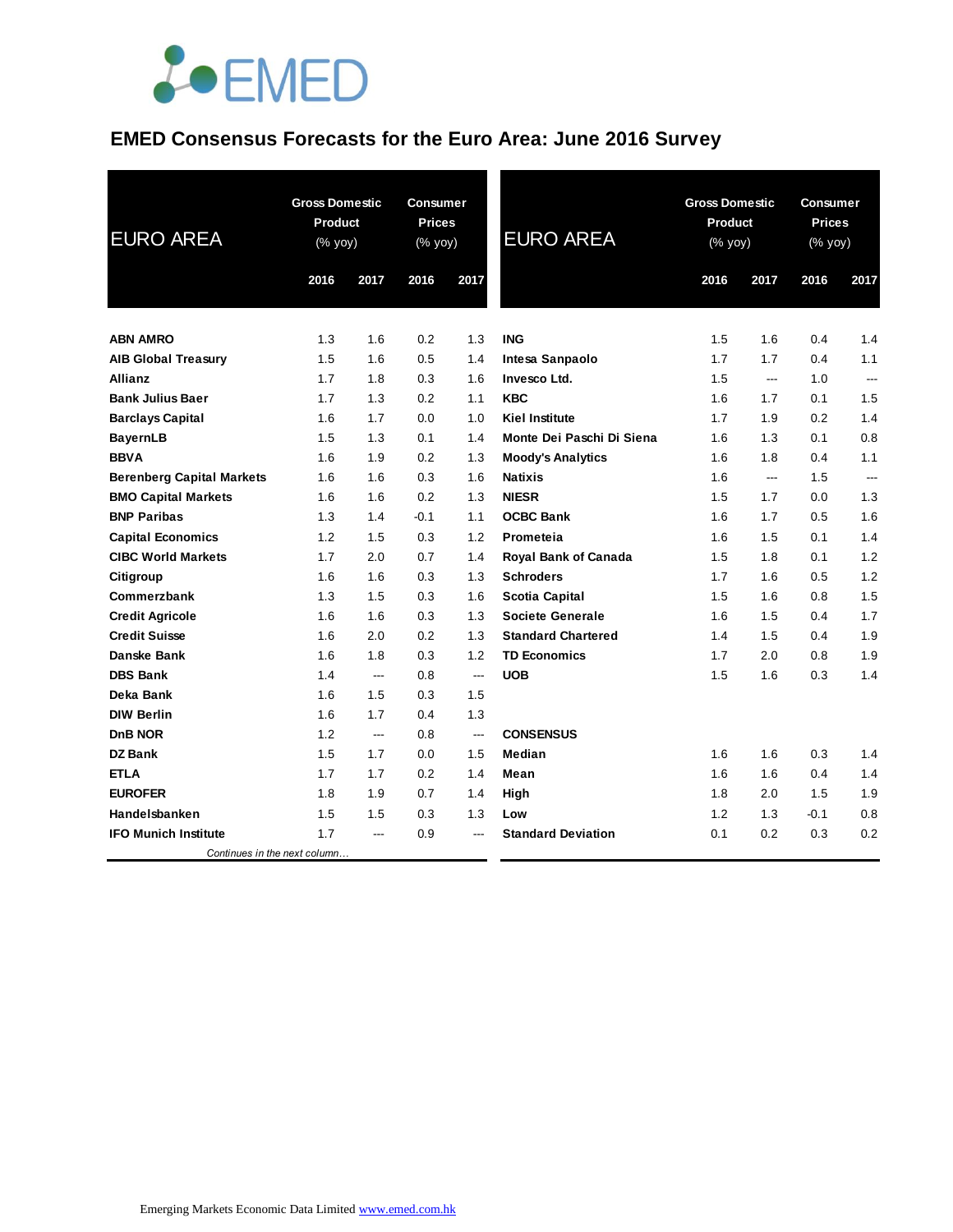# **JOEMED**

## **EMED Consensus Forecasts for Japan: June 2016 Survey**

| <b>JAPAN</b>                     | <b>Gross Domestic</b><br><b>Product</b><br>(% yoy) |        | <b>Consumer</b><br><b>Prices</b><br>(% yoy) |                          | <b>JAPAN</b>              | <b>Gross Domestic</b><br><b>Product</b><br>(% yoy) |                | <b>Consumer</b><br><b>Prices</b><br>(% yoy) |                          |
|----------------------------------|----------------------------------------------------|--------|---------------------------------------------|--------------------------|---------------------------|----------------------------------------------------|----------------|---------------------------------------------|--------------------------|
|                                  | 2016                                               | 2017   | 2016                                        | 2017                     |                           | 2016                                               | 2017           | 2016                                        | 2017                     |
|                                  |                                                    |        |                                             |                          |                           |                                                    |                |                                             |                          |
| <b>ABN AMRO</b>                  | 0.6                                                | 0.6    | 0.3                                         | 1.8                      | <b>ING</b>                | 0.5                                                | 0.4            | 0.3                                         | 2.1                      |
| <b>AIB Global Treasury</b>       | 0.5                                                | $-0.1$ | 0.2                                         | 0.5                      | Invesco Ltd.              | 1.3                                                | $\overline{a}$ | 0.8                                         | $\overline{a}$           |
| <b>Allianz</b>                   | 0.5                                                | 0.7    | 0.2                                         | 1.8                      | <b>JCER</b>               | 0.5                                                | 0.9            | 0.2                                         | 0.7                      |
| <b>Bank Julius Baer</b>          | 0.7                                                | 1.2    | $-0.3$                                      | 0.1                      | <b>KBC</b>                | 0.5                                                | 0.1            | 0.5                                         | 2.0                      |
| Bank of Tokyo-Mitsubishi UFJ     | 1.5                                                | ---    | 1.2                                         | $\overline{\phantom{a}}$ | <b>Kiel Institute</b>     | 0.6                                                | 1.1            | 0.2                                         | 0.7                      |
| <b>Barclays Capital</b>          | 0.6                                                | 1.9    | $-0.3$                                      | 0.9                      | <b>Mizuho Securities</b>  | 0.9                                                | 0.2            | 0.1                                         | 2.0                      |
| <b>BayernLB</b>                  | 0.2                                                | 0.3    | 0.1                                         | 2.3                      | <b>Moody's Analytics</b>  | 1.0                                                | ---            | 1.1                                         | $\overline{\phantom{a}}$ |
| <b>BBVA</b>                      | 0.8                                                | 0.8    | 0.7                                         | 1.5                      | <b>Natixis</b>            | 1.4                                                | ---            | 1.3                                         | ---                      |
| <b>Berenberg Capital Markets</b> | 0.6                                                | 0.7    | 0.1                                         | 1.7                      | <b>NIESR</b>              | 0.2                                                | $-0.1$         | 0.0                                         | 1.0                      |
| <b>BMO Capital Markets</b>       | 0.6                                                | 0.7    | 0.0                                         | 0.4                      | <b>OCBC Bank</b>          | 1.0                                                | 0.6            | 0.5                                         | 2.0                      |
| <b>BNP Paribas</b>               | 0.3                                                | 0.2    | 0.1                                         | 1.8                      | Prometeia                 | 0.6                                                | 0.3            | 0.1                                         | 1.4                      |
| <b>Capital Economics</b>         | 0.5                                                | 0.8    | 0.0                                         | 1.7                      | <b>Schroders</b>          | 0.5                                                | 1.1            | 0.0                                         | 1.0                      |
| <b>CIBC World Markets</b>        | 0.6                                                | 0.6    | 0.6                                         | 1.3                      | <b>Scotia Capital</b>     | 0.7                                                | 0.8            | 0.5                                         | 0.7                      |
| Citigroup                        | 0.5                                                | 0.2    | $-0.1$                                      | 1.5                      | <b>Societe Generale</b>   | 0.7                                                | 1.6            | $-0.1$                                      | 1.9                      |
| Commerzbank                      | 0.5                                                | 0.5    | 0.0                                         | 0.9                      | <b>Standard Chartered</b> | 0.7                                                | 1.0            | 0.1                                         | 0.8                      |
| <b>Credit Agricole</b>           | 0.7                                                | 0.8    | 0.5                                         | 1.8                      | <b>TD Economics</b>       | 0.9                                                | 0.5            | 0.5                                         | 1.8                      |
| <b>Credit Suisse</b>             | 0.4                                                | 0.3    | $-0.3$                                      | 0.1                      | <b>UOB</b>                | 0.6                                                | 0.8            | 0.1                                         | 0.9                      |
| Daiwa Institute of Research      | 0.5                                                | 0.4    | 0.0                                         | 1.7                      |                           |                                                    |                |                                             |                          |
| Danske Bank                      | 1.4                                                | ---    | 1.6                                         | ---                      |                           |                                                    |                |                                             |                          |
| <b>DBS Bank</b>                  | 0.9                                                | $---$  | 0.6                                         | ---                      | <b>CONSENSUS</b>          |                                                    |                |                                             |                          |
| Deka Bank                        | 0.2                                                | 0.6    | 0.4                                         | 2.5                      | Median                    | 0.6                                                | 0.6            | 0.2                                         | 1.5                      |
| <b>DIW Berlin</b>                | 0.6                                                | 0.5    | 0.1                                         | 1.0                      | Mean                      | 0.7                                                | 0.6            | 0.4                                         | 1.3                      |
| <b>DnB NOR</b>                   | 1.5                                                | ---    | 1.5                                         | $\overline{\phantom{a}}$ | High                      | 1.5                                                | 1.9            | 1.6                                         | 2.5                      |
| <b>DZ Bank</b>                   | 0.5                                                | 0.6    | 0.1                                         | 0.7                      | Low                       | 0.2                                                | $-0.1$         | $-0.3$                                      | 0.1                      |
| <b>IFO Munich Institute</b>      | 0.6                                                | ---    | 1.2                                         | ---                      | <b>Standard Deviation</b> | 0.3                                                | 0.4            | 0.5                                         | 0.6                      |
| Continues in the next column     |                                                    |        |                                             |                          |                           |                                                    |                |                                             |                          |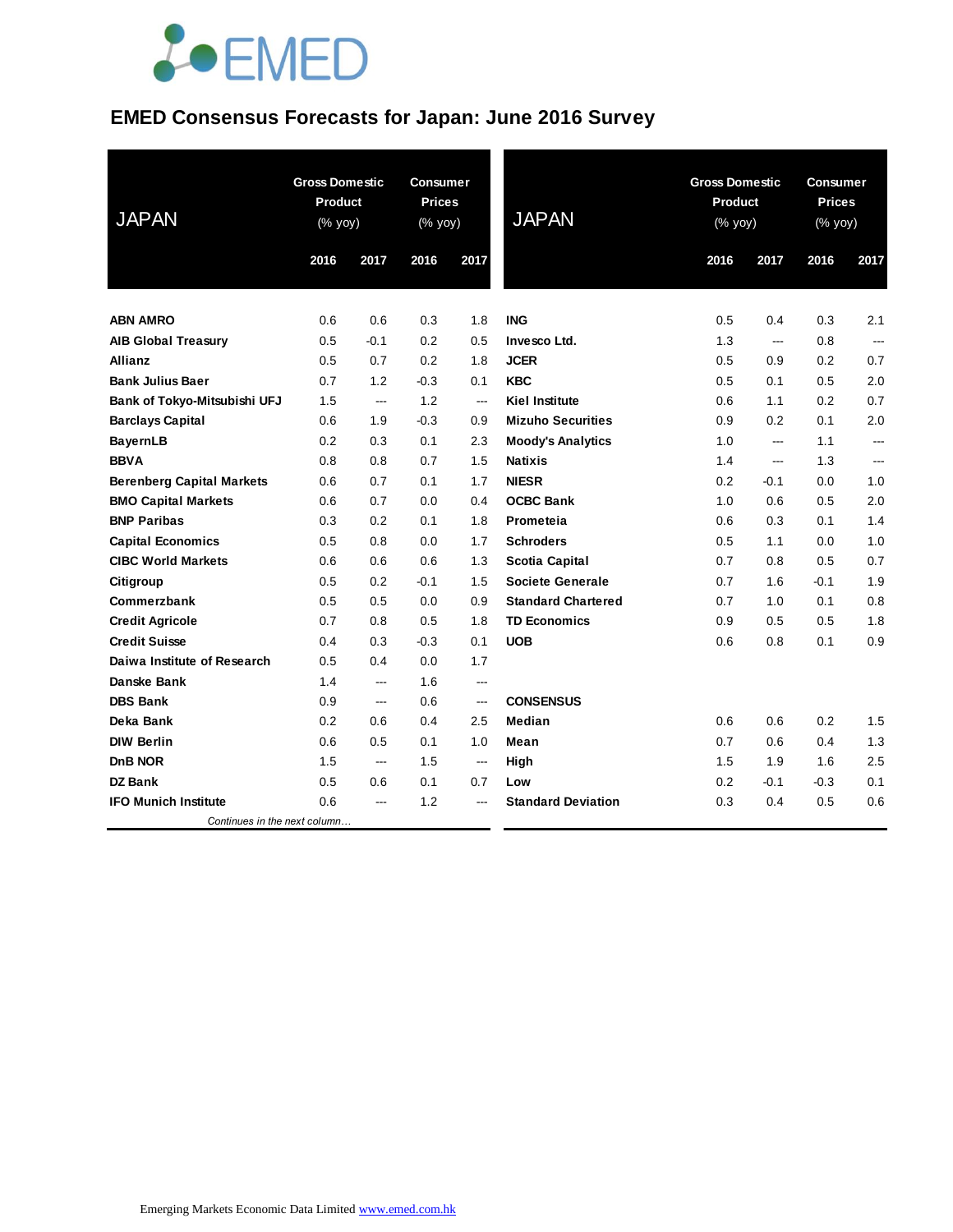# **JOEMED**

# **EMED Consensus Forecasts for China: June 2016 Survey**

| <b>CHINA</b>                     | <b>Gross Domestic</b><br><b>Product</b><br>(% yoy) |                | <b>Consumer</b><br><b>Prices</b><br>$(% \mathsf{Y}^{\prime }\mathsf{Y}^{\prime }\mathsf{Y}^{\prime })$ |                          | <b>CHINA</b>                  | <b>Gross Domestic</b><br><b>Product</b><br>$(% \mathsf{y}\right)$ (% $\overline{\mathsf{y}\mathsf{y}}$ ) |                | <b>Consumer</b><br><b>Prices</b><br>(% yoy) |                          |
|----------------------------------|----------------------------------------------------|----------------|--------------------------------------------------------------------------------------------------------|--------------------------|-------------------------------|----------------------------------------------------------------------------------------------------------|----------------|---------------------------------------------|--------------------------|
|                                  | 2016                                               | 2017           | 2016                                                                                                   | 2017                     |                               | 2016                                                                                                     | 2017           | 2016                                        | 2017                     |
|                                  |                                                    |                |                                                                                                        |                          |                               |                                                                                                          |                |                                             |                          |
| <b>ABN AMRO</b>                  | 6.5                                                | 6.0            | 2.0                                                                                                    | 2.0                      | <b>ING</b>                    | 6.5                                                                                                      | 6.5            | 2.0                                         | 1.4                      |
| <b>Allianz</b>                   | 6.5                                                | 6.0            | 2.4                                                                                                    | 2.7                      | Intesa Sanpaolo               | 6.3                                                                                                      | 6.1            | 1.8                                         | 2.2                      |
| <b>Bank Julius Baer</b>          | 6.4                                                | 6.2            | 2.3                                                                                                    | 2.0                      | Invesco Ltd.                  | 6.6                                                                                                      | ---            | 1.6                                         | $\overline{\phantom{a}}$ |
| <b>Bank of East Asia</b>         | 6.8                                                | ---            | 1.8                                                                                                    | ---                      | JP Morgan                     | 6.7                                                                                                      | ---            | 2.3                                         |                          |
| <b>Barclays Capital</b>          | 6.4                                                | 5.8            | 2.2                                                                                                    | 1.8                      | <b>Kiel Institute</b>         | 6.5                                                                                                      | 6.2            | 1.8                                         | 2.0                      |
| <b>BayernLB</b>                  | 6.3                                                | 6.0            | 1.8                                                                                                    | 2.0                      | <b>Moody's Analytics</b>      | 6.5                                                                                                      | ---            | 3.1                                         | ---                      |
| <b>BBVA</b>                      | 6.4                                                | 5.8            | 2.3                                                                                                    | 2.7                      | <b>Natixis</b>                | 6.9                                                                                                      | $\overline{a}$ | 2.4                                         | $\overline{\phantom{a}}$ |
| <b>Berenberg Capital Markets</b> | 6.5                                                | 6.1            | 2.3                                                                                                    | 2.3                      | <b>NIESR</b>                  | 6.5                                                                                                      | 6.2            | 1.5                                         | 1.5                      |
| <b>BMO Capital Markets</b>       | 6.5                                                | 6.0            | 1.8                                                                                                    | 1.6                      | <b>OCBC Bank</b>              | 6.7                                                                                                      | 6.2            | 1.6                                         | 2.0                      |
| <b>BNP Paribas</b>               | 6.4                                                | 6.1            | 1.5                                                                                                    | 1.7                      | <b>Royal Bank of Scotland</b> | 6.6                                                                                                      | ---            | 1.5                                         | ---                      |
| <b>Capital Economics</b>         | 6.8                                                | 6.5            | 2.0                                                                                                    | 2.0                      | <b>Schroders</b>              | 6.4                                                                                                      | 6.5            | 2.1                                         | 1.9                      |
| Citigroup                        | 6.3                                                | 6.0            | 2.3                                                                                                    | 2.0                      | <b>Scotia Capital</b>         | 6.4                                                                                                      | 6.2            | 2.1                                         | 2.3                      |
| Commerzbank                      | 6.3                                                | 5.8            | 1.8                                                                                                    | 2.0                      | <b>Societe Generale</b>       | 6.5                                                                                                      | 6.0            | 2.1                                         | 2.5                      |
| <b>Credit Agricole</b>           | 6.5                                                | 6.5            | 1.7                                                                                                    | 1.8                      | <b>Standard Chartered</b>     | 6.8                                                                                                      | 6.7            | 2.1                                         | 2.4                      |
| <b>Credit Suisse</b>             | 6.6                                                | 6.5            | 2.0                                                                                                    | 1.7                      | <b>UOB</b>                    | 6.8                                                                                                      | 6.7            | 2.0                                         | 1.9                      |
| Daiwa Institute of Research      | 6.5                                                | 6.0            | 1.7                                                                                                    | 0.0                      |                               |                                                                                                          |                |                                             |                          |
| Danske Bank                      | 6.7                                                | 6.6            | 2.3                                                                                                    | 2.0                      |                               |                                                                                                          |                |                                             |                          |
| <b>DBS Bank</b>                  | 6.5                                                | 6.5            | 1.2                                                                                                    | 1.2                      |                               |                                                                                                          |                |                                             |                          |
| Deka Bank                        | 6.5                                                | 6.4            | 2.3                                                                                                    | 2.6                      | <b>CONSENSUS</b>              |                                                                                                          |                |                                             |                          |
| <b>DIW Berlin</b>                | 6.1                                                | 6.0            | 0.9                                                                                                    | 2.9                      | Median                        | 6.5                                                                                                      | 6.2            | 2.0                                         | 2.0                      |
| <b>DnB NOR</b>                   | 6.2                                                | $\overline{a}$ | 2.8                                                                                                    | $\overline{\phantom{a}}$ | Mean                          | 6.5                                                                                                      | 6.2            | 2.0                                         | 2.0                      |
| <b>DZ Bank</b>                   | 6.5                                                | 6.0            | 2.2                                                                                                    | 2.1                      | High                          | 6.9                                                                                                      | 6.7            | 3.1                                         | 2.9                      |
| <b>ICBC</b> International        | 6.8                                                | 6.6            | 1.8                                                                                                    | 2.0                      | Low                           | 6.1                                                                                                      | 5.8            | 0.9                                         | 0.0                      |
| <b>IFO Munich Institute</b>      | 6.6                                                | ---            | 2.2                                                                                                    | ---                      | <b>Standard Deviation</b>     | 0.2                                                                                                      | 0.3            | 0.4                                         | 0.5                      |
| Continues in the next column     |                                                    |                |                                                                                                        |                          |                               |                                                                                                          |                |                                             |                          |